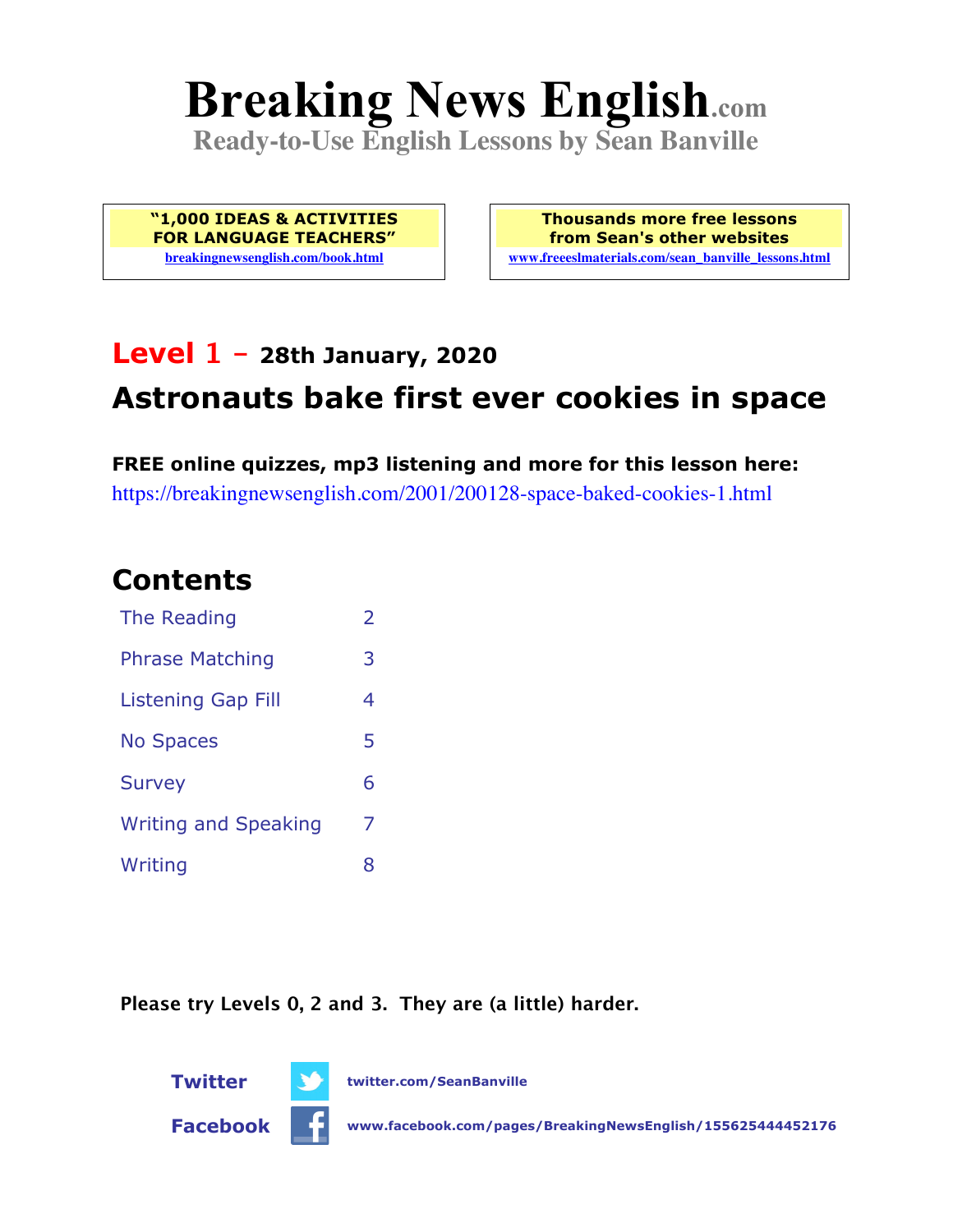### **THE READING**

From https://breakingnewsenglish.com/2001/200128-space-baked-cookies-1.html

Cooking has reached higher levels. Astronauts in space have made the first space-baked cookies. They said the chocolate chip cookies looked out of this world. They are the first food to be baked in space from raw ingredients. Space food is usually made on Earth. It is pre-packaged and then heated up in space. Eating freshly baked food will make astronauts happy. It will remind them of home. This is important for astronauts who go to the moon or Mars.

Baking the cookies was not as easy as the astronauts thought. Cookies take 20 minutes to bake. The space cookies needed longer. The first cookie was undercooked. It was more raw dough than cookie. The space bakers turned up the temperature and baked the dough for longer. They baked the fifth cookie for 130 minutes. No one knows how it tastes. It is in a laboratory in Texas. Scientists will test it to see if it is safe to eat.

Sources: https://www.**independent.co.uk**/life-style/gadgets-and-tech/news/nasa-astronauts-cookies-spaceiss-international-baking-a9300126.html https://**phys.org**/news/2020-01-space-baked-cookies-hours-experimental-oven.html https://www.**cnet.com**/news/first-chocolate-chip-cookies-baked-in-space-have-to-be-vetted-forsafety/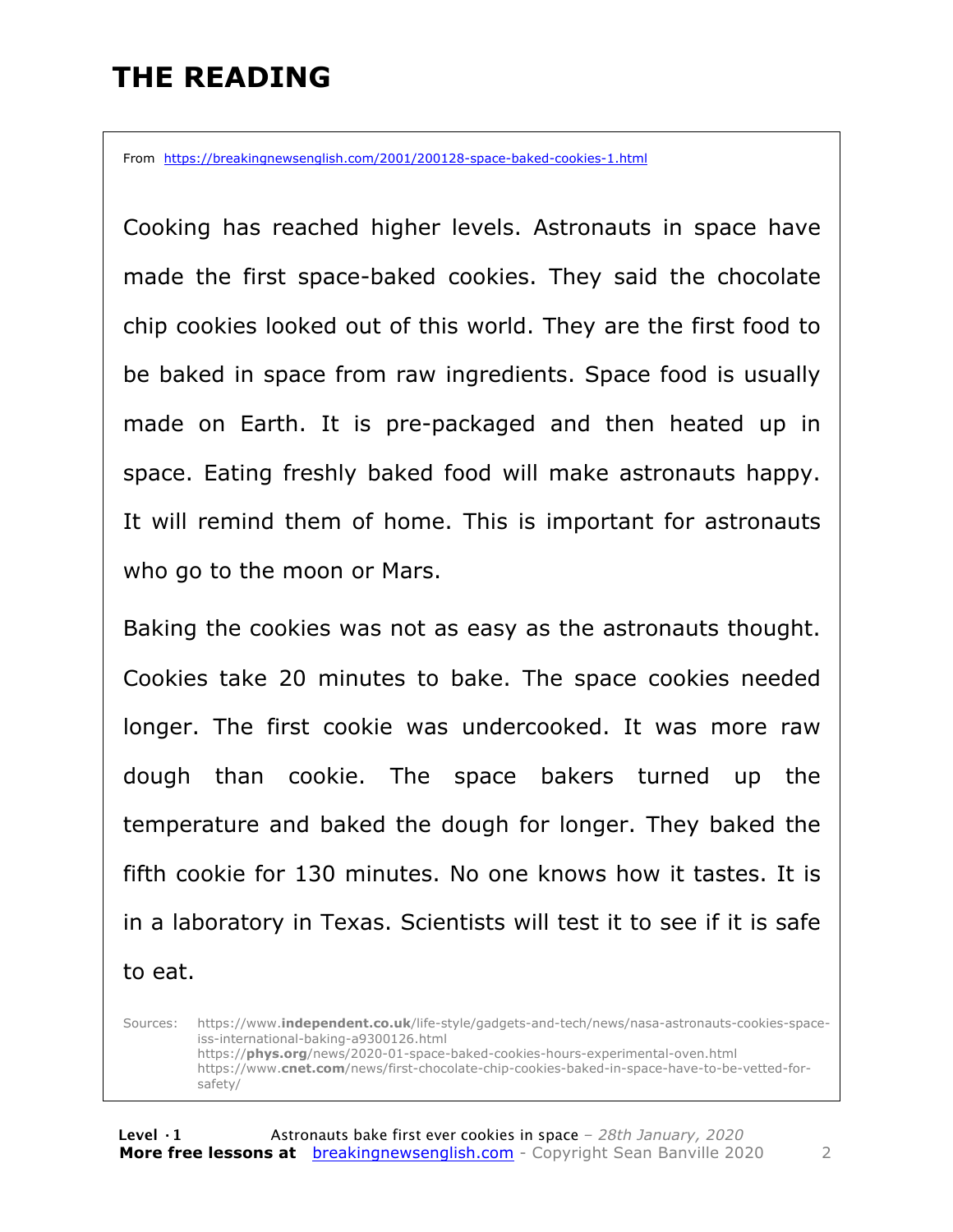# **PHRASE MATCHING**

From https://breakingnewsenglish.com/2001/200128-space-baked-cookies-1.html

#### **PARAGRAPH ONE:**

| 1. Cooking has reached higher  |    | a. for astronauts |
|--------------------------------|----|-------------------|
| 2. cookies looked out of       |    | b. heated up      |
| 3. raw                         |    | c. or Mars        |
| 4. It is pre-packaged and then |    | d. ingredients    |
| 5. Eating freshly              |    | e. of home        |
| 6. It will remind them         | f. | this world        |
| 7. This is important           | q. | baked food        |
| 8. go to the moon              |    | h. levels         |
|                                |    |                   |

#### **PARAGRAPH TWO:**

| 1. | Baking the cookies was        |    | a. needed longer   |
|----|-------------------------------|----|--------------------|
|    | 2. Cookies take 20 minutes    |    | b. how it tastes   |
|    | 3. The space cookies          |    | c. was undercooked |
|    | 4. The first cookie           |    | d. the temperature |
|    | 5. It was more raw            |    | e. not as easy     |
|    | 6. The space bakers turned up | f. | for longer         |
|    | 7. baked the dough            |    | q. to bake         |
|    | 8. No one knows               |    | h. dough           |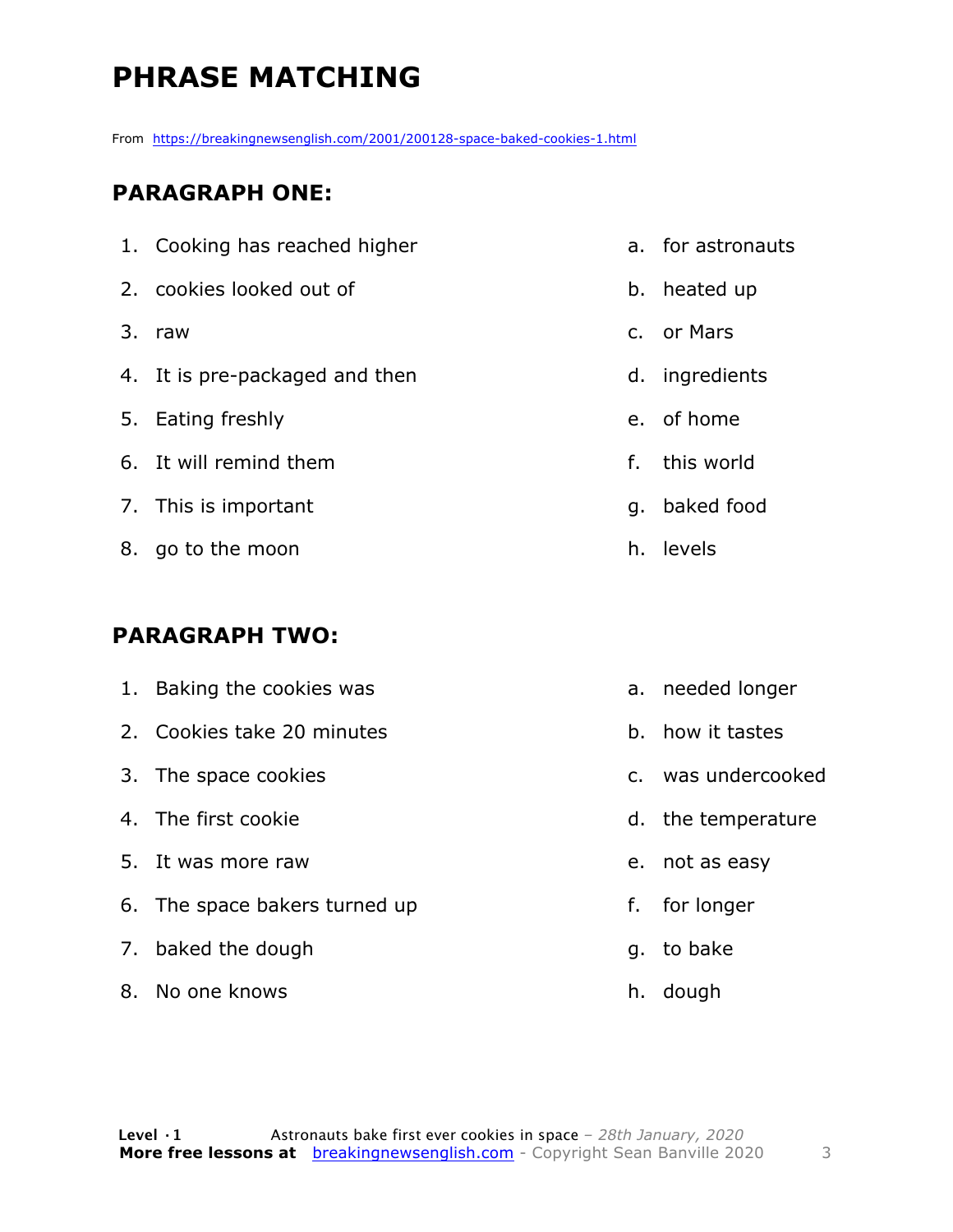### **LISTEN AND FILL IN THE GAPS**

From https://breakingnewsenglish.com/2001/200128-space-baked-cookies-1.html

Cooking (1) \_\_\_\_\_\_\_\_\_\_\_\_\_\_\_\_\_\_\_\_\_\_\_\_\_ levels. Astronauts in space have (2) \_\_\_\_\_\_\_\_\_\_\_\_\_\_\_\_\_\_\_ space-baked cookies. They said the chocolate chip cookies looked out (3) \_\_\_\_\_\_\_\_\_\_\_\_\_\_\_\_\_\_\_\_\_\_\_. They are the first food to be baked in (4) \_\_\_\_\_\_\_\_\_\_\_\_\_\_\_\_\_\_\_ ingredients. Space food is usually made on Earth. It is prepackaged and then (5) \_\_\_\_\_\_\_\_\_\_\_\_\_\_\_\_\_\_\_\_\_\_\_\_\_ space. Eating freshly baked food will make astronauts happy. It will (6) \_\_\_\_\_\_\_\_\_\_\_\_\_\_\_\_\_\_\_ home. This is important for astronauts who go to the moon or Mars.

Baking the cookies was (7) \_\_\_\_\_\_\_\_\_\_\_\_\_\_\_\_\_\_\_ as the astronauts thought. Cookies take 20 minutes to bake. The space (8) \_\_\_\_\_\_\_\_\_\_\_\_\_\_\_\_\_\_\_. The first cookie was undercooked. It was more (9) \_\_\_\_\_\_\_\_\_\_\_\_\_\_\_\_\_\_\_\_\_\_\_\_\_\_\_\_\_\_ cookie. The space bakers turned up the temperature and baked the (10) \_\_\_\_\_\_\_\_\_\_\_\_\_\_\_\_\_\_\_. They baked the fifth cookie for 130 minutes. No one knows (11) \_\_\_\_\_\_\_\_\_\_\_\_\_\_\_\_\_\_\_\_\_\_\_. It is in a laboratory in Texas. Scientists will test it to see if it is (12) \_\_\_\_\_\_\_\_\_\_\_\_\_\_\_\_\_\_\_.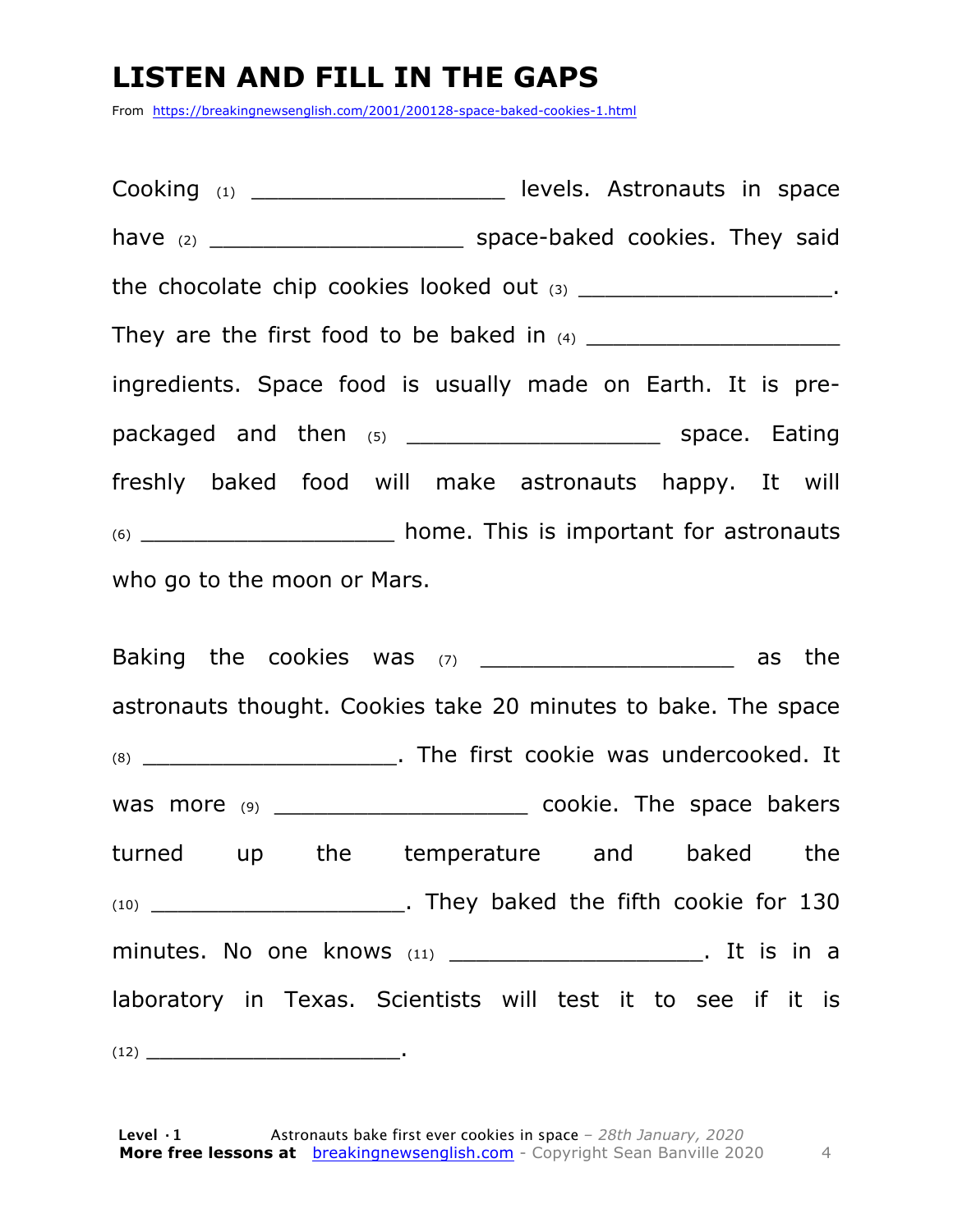# **PUT A SLASH ( / )WHERE THE SPACES ARE**

From https://breakingnewsenglish.com/2001/200128-space-baked-cookies-1.html

Cookinghasreachedhigherlevels.Astronautsinspacehavemadethefir stspace-bakedcookies.Theysaidthechocolatechipcookieslookedou tofthisworld.Theyarethefirstfoodtobebakedinspacefromrawingredie nts.SpacefoodisusuallymadeonEarth.Itispre-packagedandthenhe atedupinspace.Eatingfreshlybakedfoodwillmakeastronautshappy.It willremindthemofhome.Thisisimportantforastronautswhogotothem oonorMars.Bakingthecookieswasnotaseasyastheastronautsthought .Cookiestake20minutestobake.Thespacecookiesneededlonger.Thef irstcookiewasundercooked.Itwasmorerawdoughthancookie.Thespa cebakersturnedupthetemperatureandbakedthedoughforlonger.The ybakedthefifthcookiefor130minutes.Nooneknowshowittastes.Itisin alaboratoryinTexas.Scientistswilltestittoseeifitissafetoeat.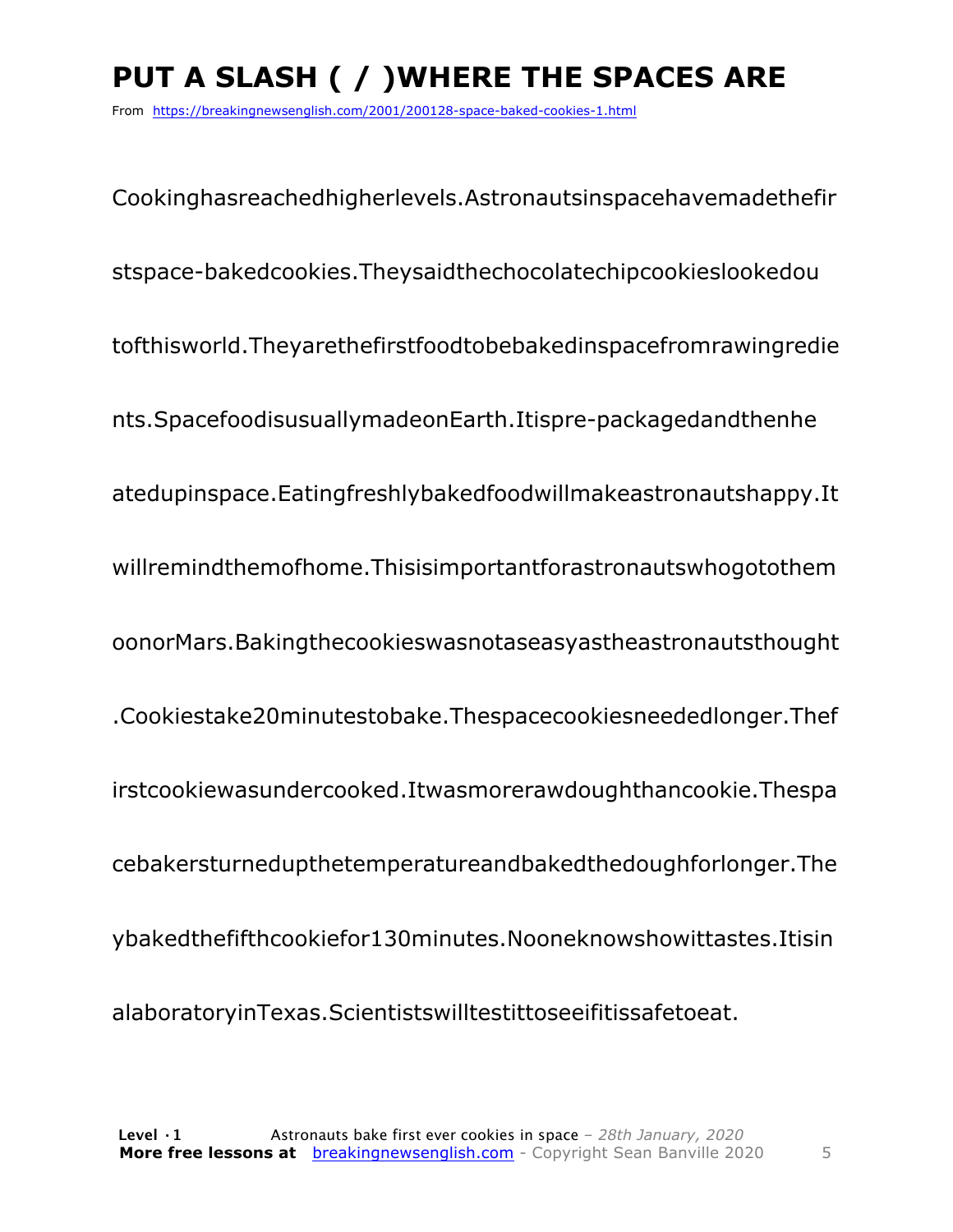## **COOKIES SURVEY**

From https://breakingnewsenglish.com/2001/200128-space-baked-cookies-4.html

Write five GOOD questions about cookies in the table. Do this in pairs. Each student must write the questions on his / her own paper.

When you have finished, interview other students. Write down their answers.

|      | STUDENT 1 | STUDENT 2 | STUDENT 3 |
|------|-----------|-----------|-----------|
| Q.1. |           |           |           |
| Q.2. |           |           |           |
| Q.3. |           |           |           |
| Q.4. |           |           |           |
| Q.5. |           |           |           |

- Now return to your original partner and share and talk about what you found out. Change partners often.
- Make mini-presentations to other groups on your findings.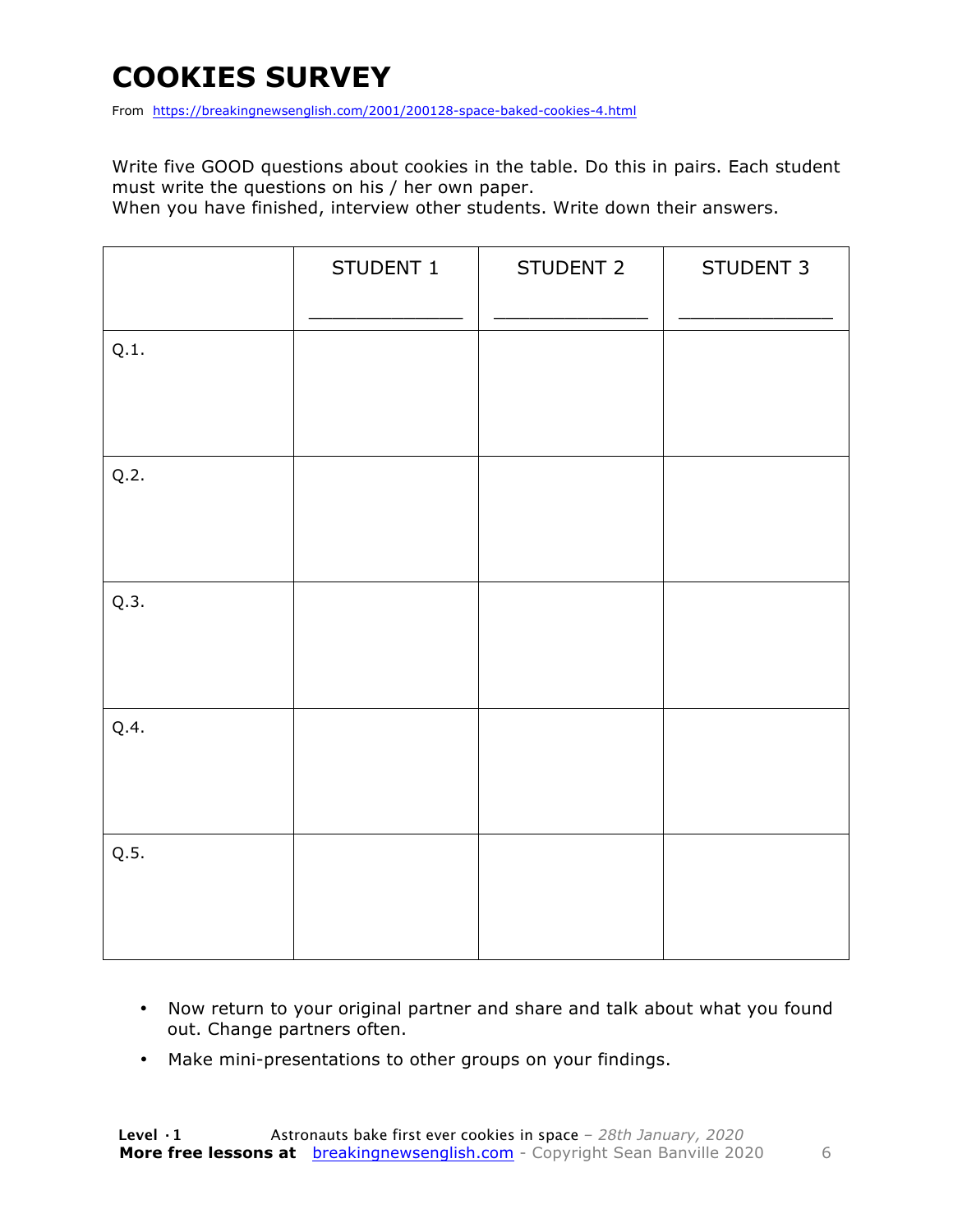#### **WRITE QUESTIONS & ASK YOUR PARTNER(S)**

Student A: Do not show these to your speaking partner(s).

*Astronauts bake first ever cookies in space – 28th January, 2020* More free lessons at breakingnewsenglish.com

#### **WRITE QUESTIONS & ASK YOUR PARTNER(S)**

-----------------------------------------------------------------------------

Student B: Do not show these to your speaking partner(s).

| a) |  |  |
|----|--|--|
| b) |  |  |
| c) |  |  |
| d) |  |  |
| e) |  |  |
| f) |  |  |
|    |  |  |